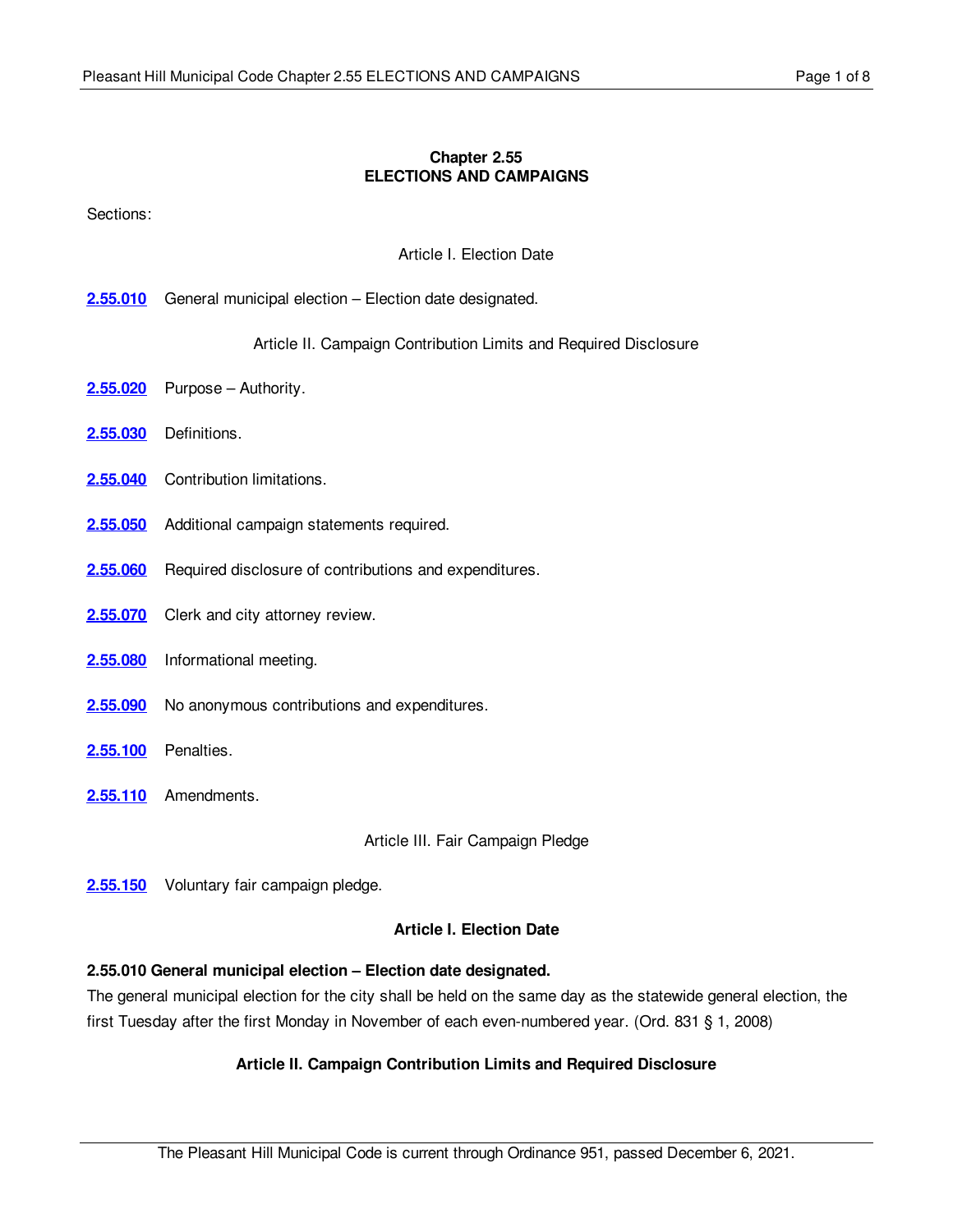#### <span id="page-1-0"></span>**2.55.020 Purpose – Authority.**

The purpose of this Article II and Article III are to:

A. Eliminate the possibility of corruption or the appearance of corruption in local elections by establishing rules for the conduct of campaigns for city offices by limiting the amount of campaign contributions; and

B. Further the city's goal of having an informed electorate by supplementing the campaign disclosure requirements and related regulations of the state Political Reform Act; and

C. Express the city's commitment to fair campaigns and to give every candidate the opportunity to commit himself or herself to fair campaign practices; and

D. Implement the voter approval of Initiative Measure C in November, 1999.

The requirements set forth in these Articles II and III are in addition to the requirements of the state Political Reform Act (Gov't. Code § 81000 et seq.). The city is authorized to adopt additional requirements relating to campaign finances as long as those requirements do not conflict with the Act. (Gov't. Code § 81013 and Elections Code § 10202.) (Ord. 831 § 1, 2008)

#### <span id="page-1-1"></span>**2.55.030 Definitions.**

The definitions set forth in the Political Reform Act govern the interpretation of this article. In addition:

*Ballot measure relating to city law* means and includes initiatives, referenda, resolutions, advisory measures, and measures which are required by law to be submitted to a vote by the electorate.

*Candidate* means a person who seeks election or re-election to a city office, including city council, city clerk and city treasurer. (See Gov't Code § 82007.)

*City election* means any municipal election to fill a public office in the City of Pleasant Hill, to hold a recall election, or to vote on a ballot measure relating to city law.

*Committee* means a person or group of persons that (in a calendar year) receives contributions totaling \$2,000 or more, or makes independent expenditures of \$1,000 or more. It includes the following committees defined by the Political Reform Act: committee, controlled committee, general purpose committee, primarily formed committee or sponsored committee. (See Gov't. Code §§ 82013, 82016, 82027.5, 82047.5 and 82048.7.)

*Ballot committee* means a committee which is primarily formed to support or oppose a ballot measure relating to city law.

*Political committee* means a committee of persons which receives contributions from two or more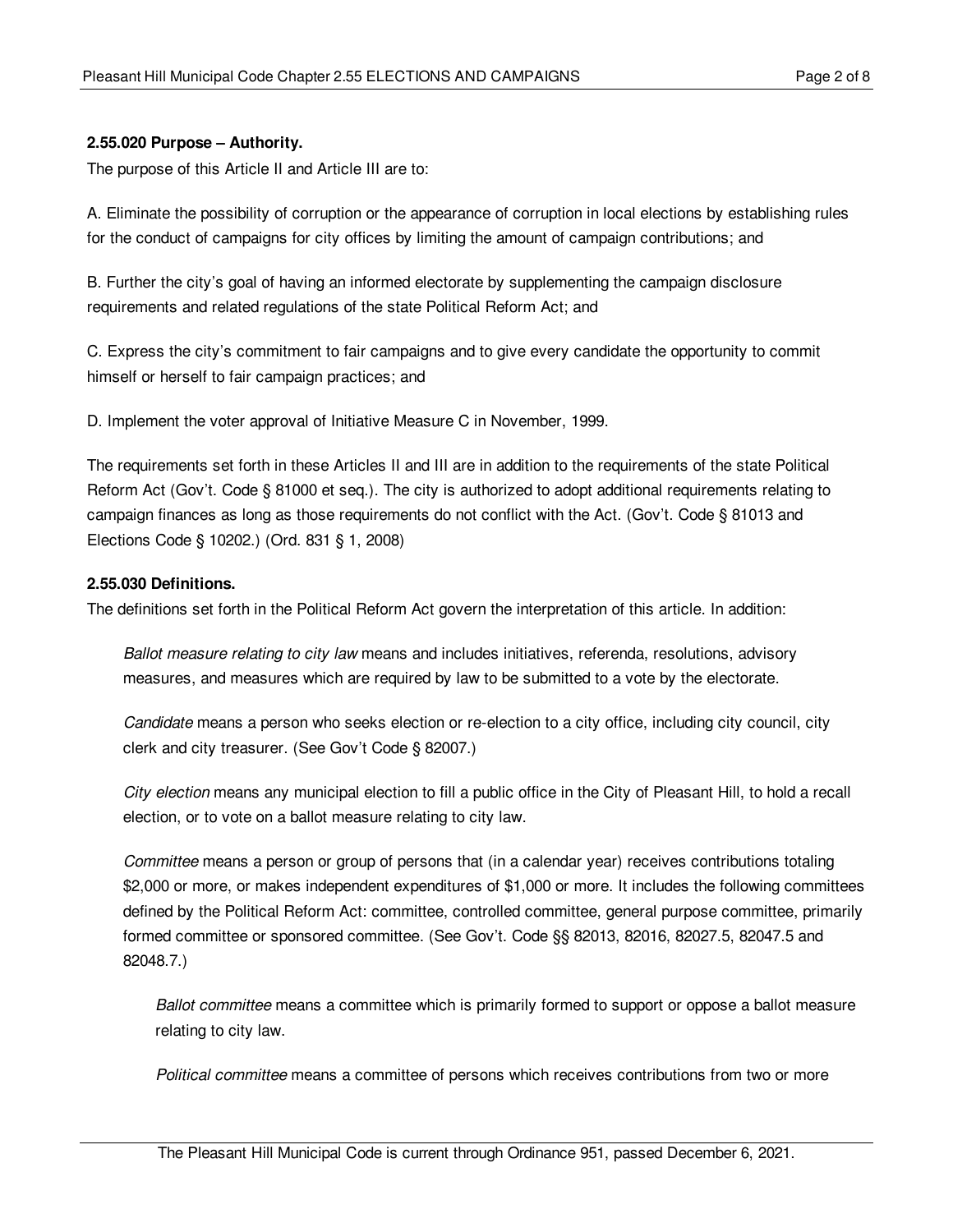persons and makes contributions to candidates.

*Primarily formed committee* means a committee under Government Code section 82013(a) which is formed or exists primarily to support or oppose a single candidate or a single measure, or a group of specific candidates or measures being voted upon in the same city election.

*Contribution* means, but is not limited to, a payment, promise to pay, loan or forgiveness of a loan, made without full consideration, unless it is clear it is not made for political purposes. Contribution does not include: (1) sponsoring a meeting or fundraising event in one's home or office if the costs are \$500.00 or less; (2) volunteer personal services or payment of the volunteer's own travel expenses; or (3) payments for communications to members, employees or shareholders (or their families) of an organization for the purpose of supporting or opposing a candidate or ballot measure if the requirements of Government Code section 85312 are satisfied. (See Gov't. Code §§ 82015 and 84216.)

*Election cycle* means a two-year period of time beginning on January 1st and ending at midnight on December 31st following the next city election for the same office. Election cycle includes the period of time for gathering signatures for a recall election or ballot measure relating to city law.

*Person* means an individual, proprietorship, firm, partnership, joint venture, syndicate, business trust, company, corporation, association, committee, labor organization and any other organization or group of persons acting in concert. (Gov't. Code § 82047.)

*Political Reform Act* or *Act* means the Political Reform Act of 1974 (Govt. Code § 81000 et seq.) as it has been and may be amended from time to time.

*Special election cycle* means that period of time which begins the day on which the elective office becomes vacant and ends the day of the special election. (Ord. 898 § 1, 2016; Ord. 831 § 1, 2008)

## <span id="page-2-0"></span>**2.55.040 Contribution limitations.**

A. Monetary contributions. In any election cycle or special election cycle, no person shall make, and no candidate or campaign treasurer shall solicit or accept, any monetary contribution which would cause the total amount of monetary contributions made by that person to that candidate or to any committees (other than a ballot committee) controlled by that candidate to exceed the following amount:

- 1. By a person: \$500.00.
- 2. By a political committee: \$1,000.

B. In-kind contributions. In any election cycle or special election cycle, no candidate for elective city office, or campaign treasurer, shall solicit or accept any in-kind goods and services (nonmonetary) which would cause the total amount contributed (monetary and nonmonetary) to that candidate (including contributions to all committees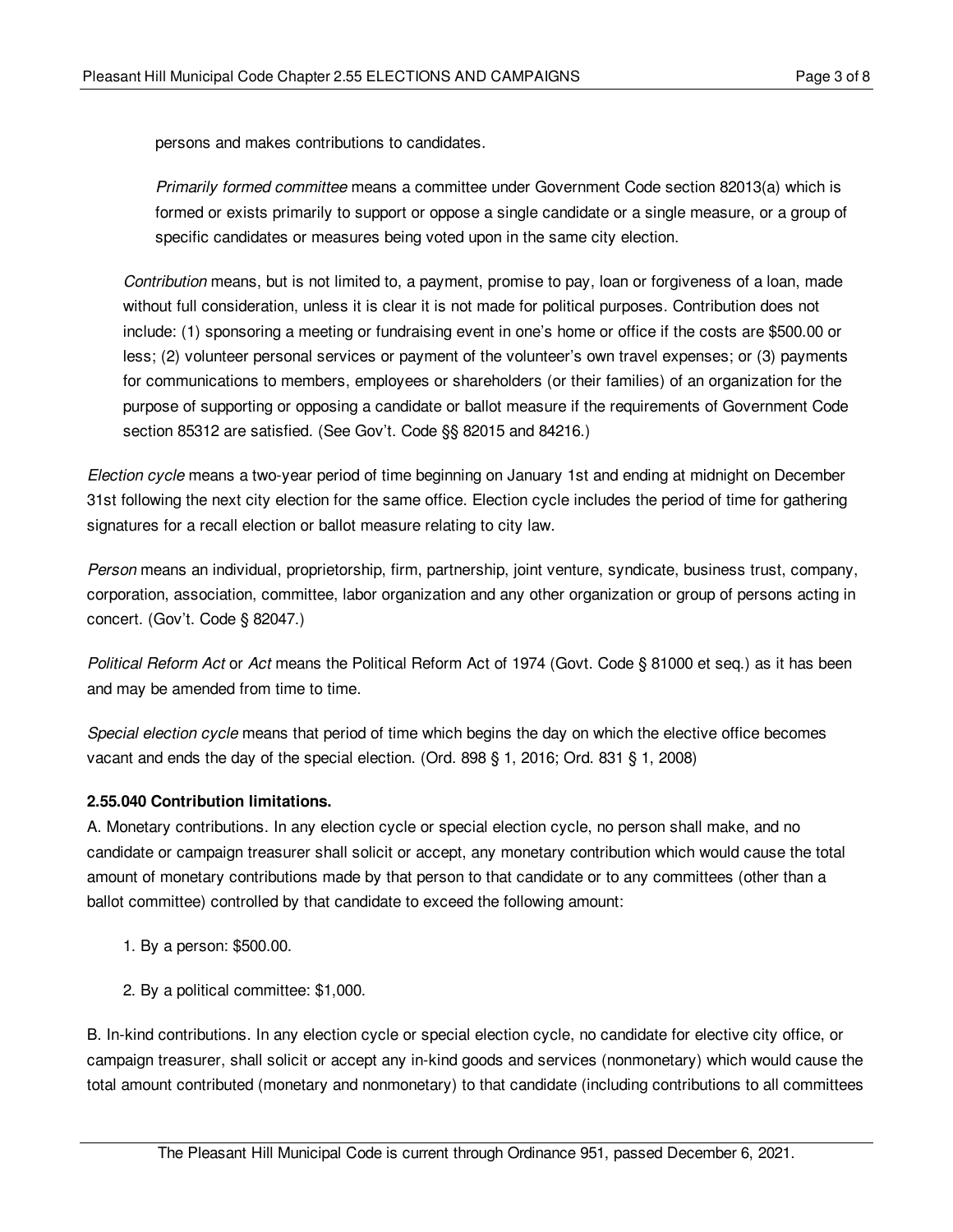controlled by the candidate) to exceed the following amounts:

- 1. By a person: \$1,000;
- 2. By a political committee: \$2,000.

C. Time limitations on accepting contributions. Contributions (including loans) may not be made, solicited or accepted from three days prior to a city election through the end of the election day.

D. Return of excess contributions. Contributions which either in the aggregate or on their face exceed the contribution limits of this article shall be deemed not to have been accepted if returned prior to deposit or negotiation, within the earliest of the following deadlines:

- 1. Within 10 working days of receipt;
- 2. By the reporting deadline for the reporting period in which the contribution is received; or

3. In the case of a late contribution or one received within three days prior to the election, within 24 hours of receipt.

a. A late nonmonetary contribution shall be returned by returning to the contributor either the nonmonetary contribution or its monetary equivalent. It is permissible to return only the monetary amount by which the value of the nonmonetary contribution exceeds the contribution limits of this chapter, in an instance where the reason for the return is to avoid exceeding monetary limits.

b. This article shall not be construed to authorize the making or solicitation of any contribution in excess of the contribution limits of this article, or in violation of any of its other provisions.

E. Majority membership on certain related committees prohibited. To prevent circumvention of the contribution limitations of this article, no primarily formed committee which supports or opposes a candidate or candidates shall have, as a majority of its officers, individuals who serve as the majority of officers on any other primarily formed committee which supports or opposes the same candidate(s). This subsection shall not apply to campaign treasurers of primarily formed committees if those treasurers do not participate in any way in a decision on whether the candidate or candidates supported by the primarily formed committee accept particular contributions.

F. Committee supporting or opposing a group of candidates. A committee existing to support or oppose a group of specific candidates being voted on in the same election is subject to the contribution limits set forth in this article. (Ord. 831 § 1, 2008)

#### <span id="page-3-0"></span>**2.55.050 Additional campaign statements required.**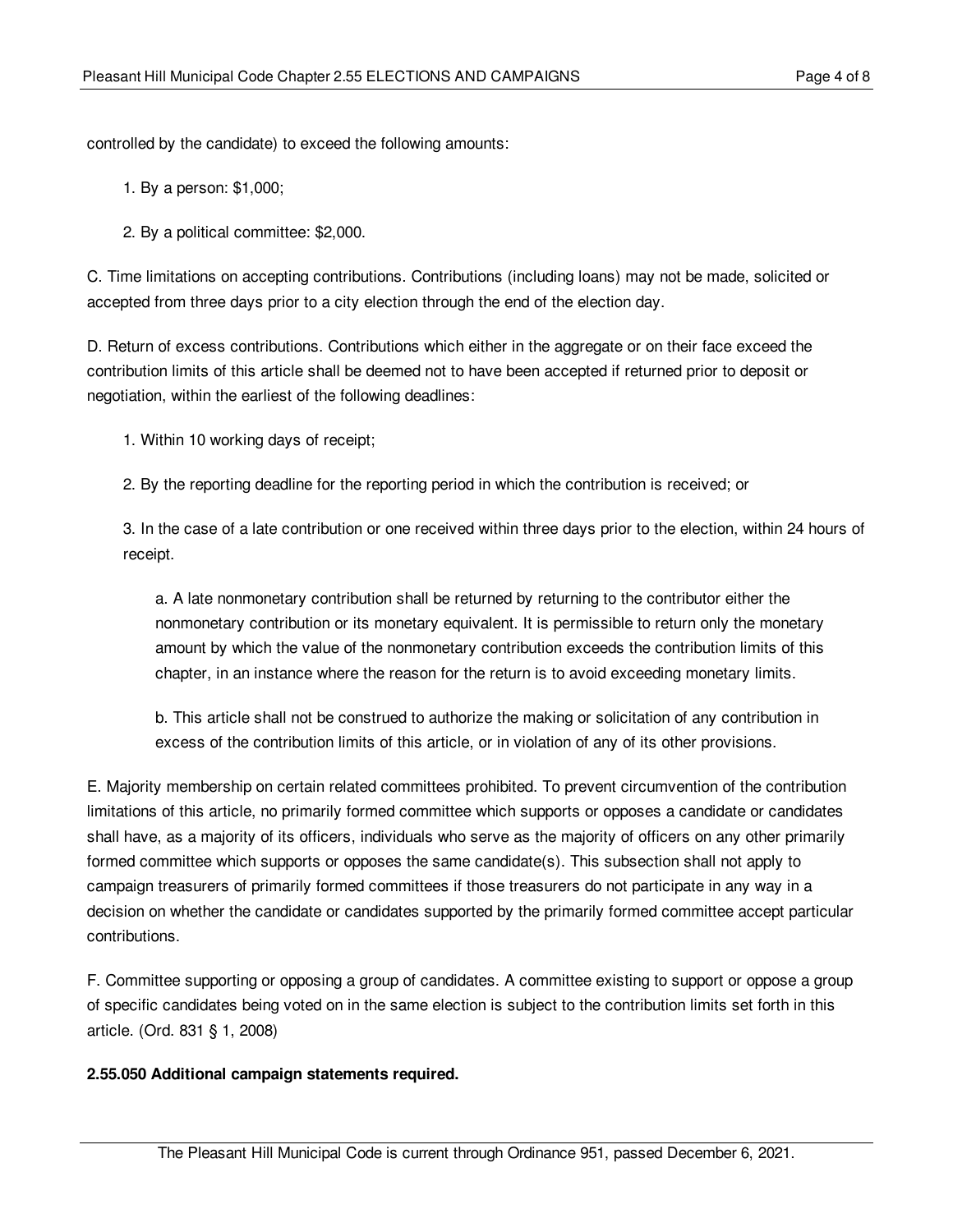A. Campaign statements. In addition to the campaign statements which every candidate, elected officer, committee and ballot committee involved in a city election is required to file with the city clerk under the Political Reform Act, every candidate, elected officer, political committee and ballot committee involved in a city election shall file the following campaign statement with the city clerk no later than 5:00 p.m. on the last Friday before a city election:

A campaign statement covering the period between the closing date of the last campaign statement filed under the Political Reform Act and the last Tuesday before the city election. This statement shall include the same information required by the Political Reform Act and this section.

B. Late contribution reports – Deadline. Each candidate, elected officer, political committee and ballot committee shall file with the city clerk a late contribution report which reports all contributions of \$100.00 or more received from any source from the end of the reporting period identified in subsection A of this section through the date of the city election. (Under PHMC § 2.55.040(C), no contribution may be made or accepted within three days prior to the election.)

The late contribution report shall be filed with the city clerk within 24 hours of receipt of a contribution and in the manner provided for in Government Code section 84203(b).

C. Disclosure of statements and reports. Upon filing of a campaign statement required by subsection A of this section, or a report required by subsection B of this section, the city clerk shall release a copy of such statement or report to the press forthwith. (Ord. 831 § 1, 2008)

## <span id="page-4-0"></span>**2.55.060 Required disclosure of contributions and expenditures.**

Each campaign statement required by the Political Reform Act or by PHMC § [2.55.050](#page-3-0) shall contain the information required by Government Code section 84211, except that the threshold amount is \$50.00 rather than \$100.00

A. If the cumulative amount of contributions received from a person is \$50.00 or more, and a contribution was received from that person during the period covered by the campaign statement, the campaign statement shall be itemized as required by Government Code section 84211(f).

B. For each person to whom an expenditure of \$50.00 or more has been made during the period covered by the campaign statement, the campaign statement shall be itemized as required by Government Code section 84211(k). (Ord. 831 § 1, 2008)

## <span id="page-4-1"></span>**2.55.070 Clerk and city attorney review.**

A. Monitoring by city clerk. In addition to other duties required by law, the city clerk shall monitor all campaign statements and late contribution reports, except those of candidates for city clerk, filed with the city. The city clerk shall: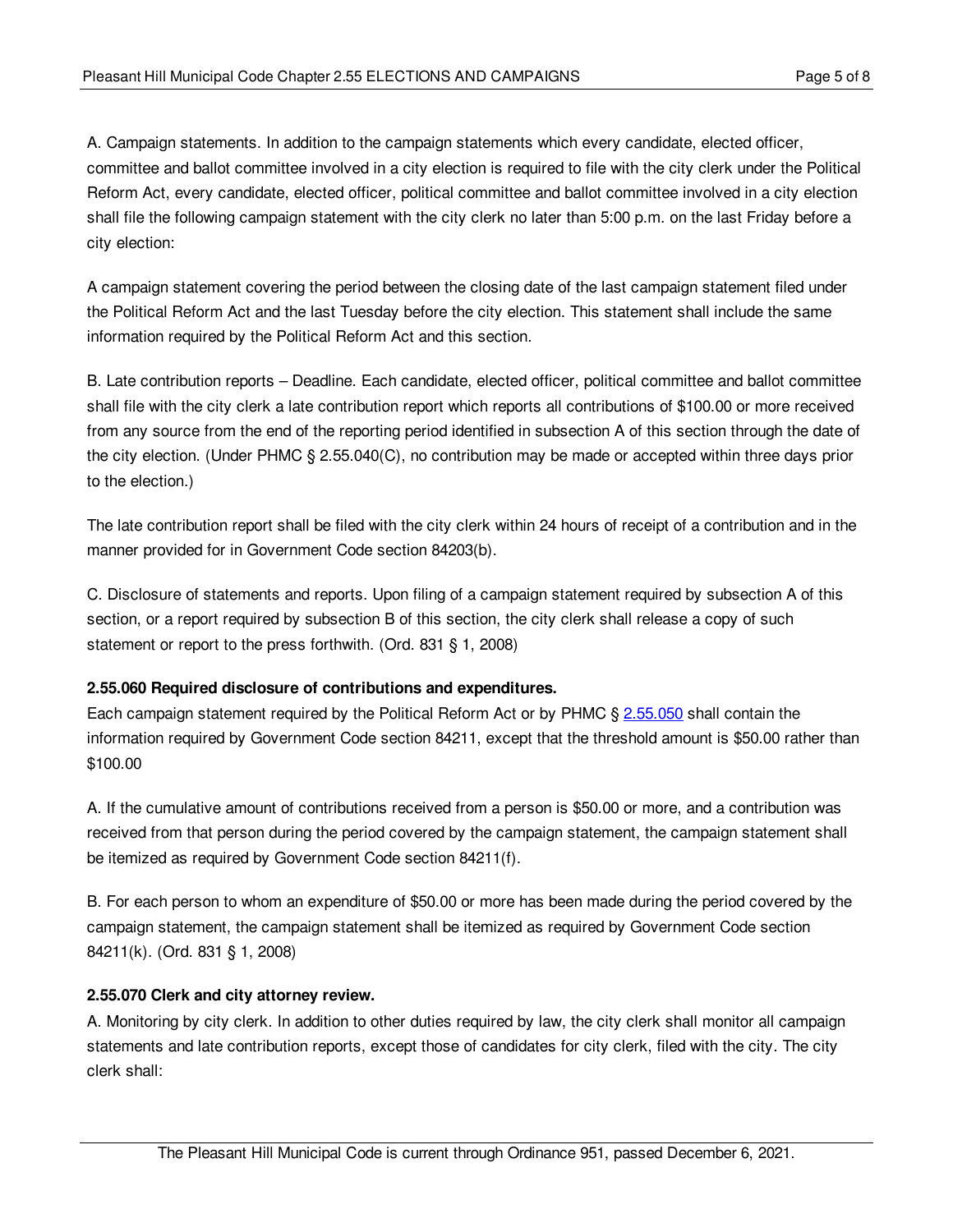1. Determine whether the campaign statement or late contribution report required by this chapter has been timely filed with the city clerk;

2. Determine if any reported contributions on any campaign statement or report exceed the allowable limits established by this article; and

3. Notify candidate(s) or political committees of any errors in their campaign statements.

B. Monitoring by city attorney. The city attorney shall monitor all statements and reports of candidates for the office of city clerk in the same manner as set forth in subsection A of this section.

C. Corrections. The candidate or political committee may correct any mistake made in the preparation of any statement within five days after receipt of the notice from the city clerk or city attorney. The correction(s) must be accompanied by an explanation of how the error occurred.

D. Violations. The city clerk shall report to the city attorney any apparent violations of this article which have not been corrected or cannot be corrected by the candidate or committee.

E. Retaining records. In addition to the record retention requirement of Government Code section 81009, the city clerk and city attorney shall each compile and maintain, for five years, a list of statements or reports, or portions of statements, which the city clerk or city attorney is required to review. Each list shall be indexed by the individual's or committee's name. (Ord. 831 § 1, 2008)

## <span id="page-5-0"></span>**2.55.080 Informational meeting.**

Within seven days following the close of nomination period, the city clerk and city attorney shall invite all qualified candidates for city office to a meeting to be held within 30 days following the close of the nomination period for city office, to inform candidates of the provisions of this article. (Ord. 831 § 1, 2008)

## <span id="page-5-1"></span>**2.55.090 No anonymous contributions and expenditures.**

No contribution to a candidate may be made by any person in the name of another; every such contribution or expenditure must instead be made in the legally recognized name of the person. (Ord. 831 § 1, 2008)

## <span id="page-5-2"></span>**2.55.100 Penalties.**

A. Criminal penalties.

1. A person who violates this article, or causes any other person to violate this article, or who aids or abets any other person in the violation of this article is subject to criminal penalties as set forth in PHMC Chapter 1.30.

2. Prosecution of a violation of this article shall be commenced within two years after the date of the violation.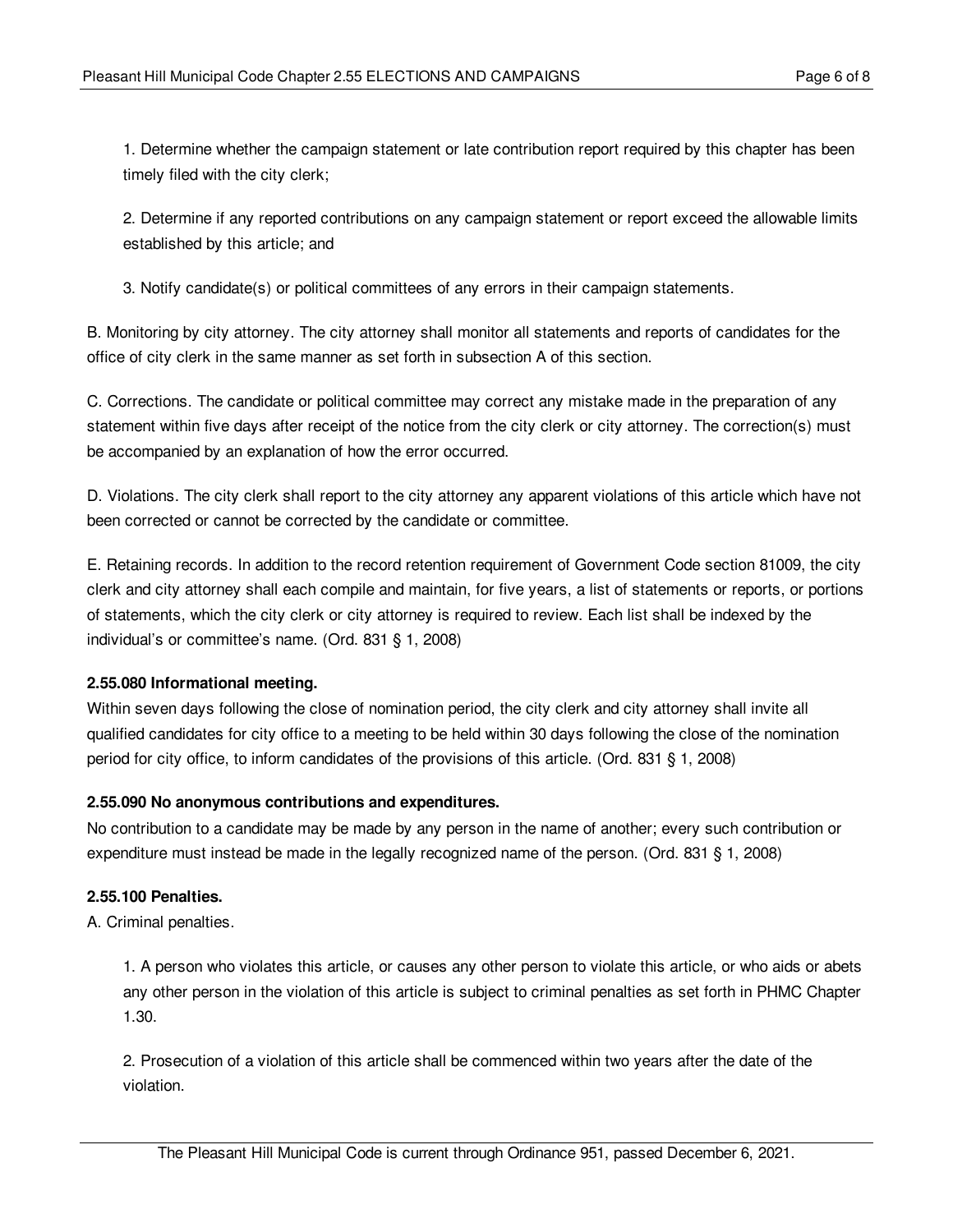3. No person convicted of a misdemeanor under this article shall act as a city contractor or consultant for a period of four years following the date of conviction unless the court at the time of sentencing specifically determines that this provision shall not be applicable.

4. For the purposes of this section, a plea of nolo contendere shall be deemed a conviction.

B. Civil penalties.

1. Any person who intentionally or negligently violates this article may also be subject to a civil penalty of no more than \$1,000 or the amount of the unlawful contribution, if any, or the amount which was not properly disclosed, if any, whichever is greater.

2. No civil penalty may be imposed more than two years after the date the violation occurred.

C. Cumulative remedies. The foregoing remedies are nonexclusive, cumulative and in addition to any other remedy the city may have at law or in equity, subject to the maximum limits set forth in Government Code section 36901. (Ord. 831 § 1, 2008)

#### <span id="page-6-0"></span>**2.55.110 Amendments.**

PHMC §§ [2.55.020](#page-1-0) through [2.55.150](#page-6-1) may only be amended by a majority vote of the entire city council to ensure consistency with state or federal law, including but not limited to the Political Reform Act. (Ord. 831 § 1, 2008)

## **Article III. Fair Campaign Pledge**

#### <span id="page-6-1"></span>**2.55.150 Voluntary fair campaign pledge.**

A. Pledge. With the declaration of candidacy, the city clerk shall issue to each candidate for city office a form for a voluntary campaign pledge which shall read as follows:

## FAIR CAMPAIGN PLEDGE

1. I shall conduct my campaign for city office openly and fairly.

2. I shall discuss the issues and participate in fair debate with respect to my views and qualifications.

3. I shall not engage in, or permit, defamatory attacks on the character of my opponents; nor shall I engage in unwarranted invasions of personal privacy unrelated to campaign issues.

4. I shall not, at any time, use or permit the use of any campaign material or advertisement which misrepresents, distorts, or otherwise falsifies the facts regarding any candidate or the candidate's position on issues.

5. I shall clearly identify myself, or my campaign committee(s), as the sender of all of my campaign